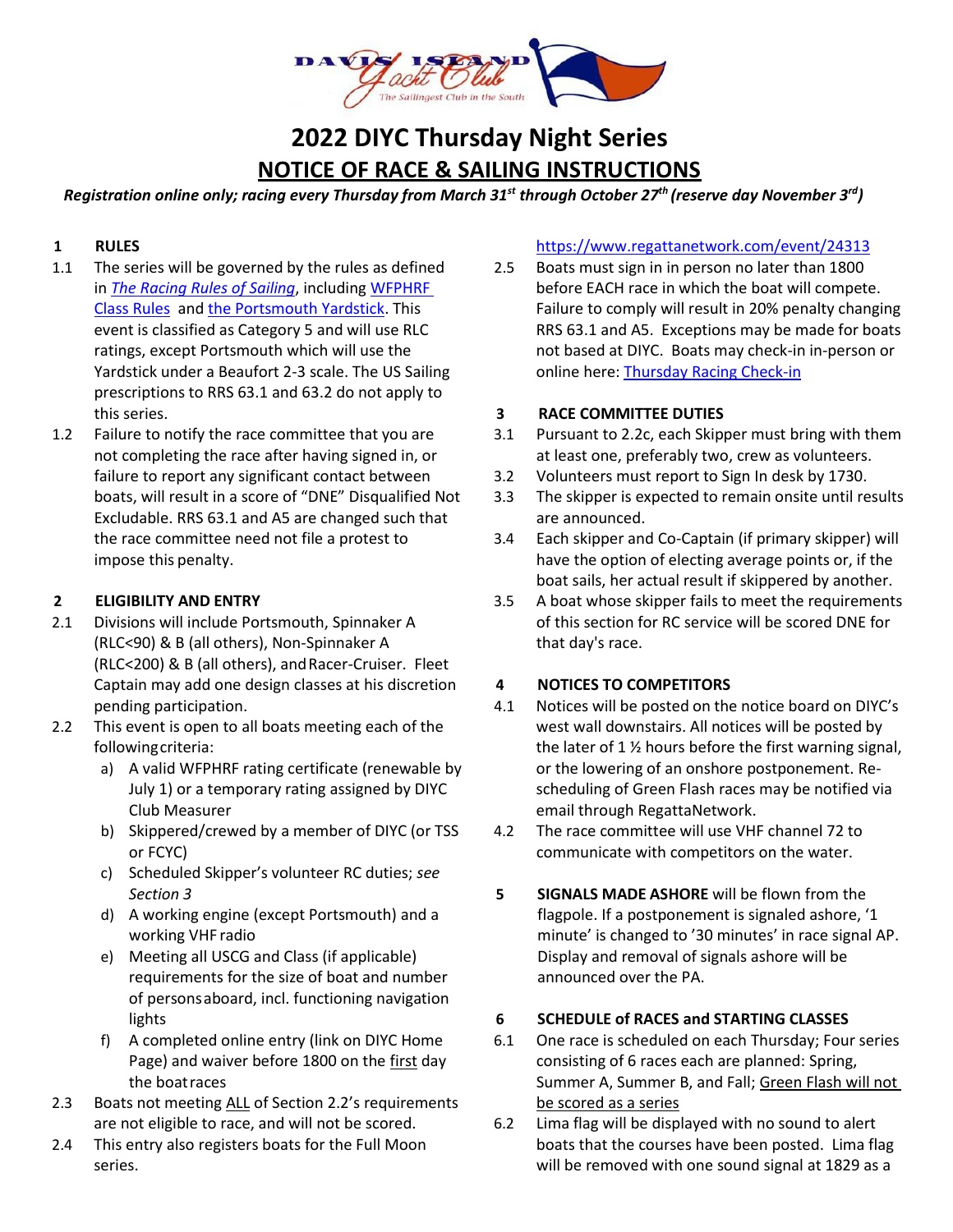notice to clear the starting area.

6.3 Anticipated order of classes, their flags, and times:

| <b>Class</b>            | <b>Class Flag</b>      | <b>Warning</b> |   |
|-------------------------|------------------------|----------------|---|
| Portsmouth / One Design | Purple with letter "P" | 1830           |   |
| Spin A                  | Red with letter "S"    | 1835           | 8 |
| Spin B                  | Yellow with letter "C" | 1840           |   |
| Racer-Cruiser           | Green with letter "R"  | 1845           |   |
| Non-Spin A & B          | Blue with letter "N"   | 1850           | Я |

# **7 THE COURSES**

- 7.1 The course marks and required roundings will be posted in the lower (yellow) portion for Non-Spin; all other classes will be posted in upper (white) portion of the course board on the signal boat.
- 7.2 RC may announce the course as courtesy over VHF72.
- 7.3 If the course will change prior to a start, Lima flag will be displayed, and a new course will be posted. Lima's removal will occur 1 minute prior to the next class flag.

# **8 THE START**

- 8.1 Races will be started by using RRS 26 with the warning signal made 5 minutes before the starting signal and in the order shown in SI 6.3.
- 8.2 The starting line will be between the staff of an orange flag on the signal boat and the starting mark (either a nearby orange buoy, Alpha, or Echo).
- 8.3 RC will attempt to hail OCS boats on VHF72 however the failure, timeliness, or sequence of hails shall not be grounds for redress changing RRS 62.1.
- 8.4 Recalled classes will be started after other scheduled starts and in their originally scheduled order.
- 8.5 A boat may not start more than 5 minutes after the starting signal for the final class.
- 8.6 Boats whose warning signal has not been made shall avoid the starting area during the starting sequence for other classes. Boats observed by the race committee to be violating this rule may be assessed a 30% scoring penalty without a hearing. This changes RRS 63.1 and A5.1.

| <b>Mark</b>    | <b>Approximate Position</b>                                                                                                                                              | <b>Always</b>     | Approximate Lat./Lon.                                 |
|----------------|--------------------------------------------------------------------------------------------------------------------------------------------------------------------------|-------------------|-------------------------------------------------------|
| Letter         | <b>Description</b>                                                                                                                                                       | Rounding<br>Mark? |                                                       |
| Alpha          | Yellow Buoy 200°T, 0.29 nm from entrance to Basin                                                                                                                        | No.               | $27^{\circ}54.22^{\prime}$ N<br>$82^{\circ}27.28$ ' W |
| <b>Bravo</b>   | <b>Tall Range</b>                                                                                                                                                        | <b>Yes</b>        | 27°53.86' N<br>82°26.63' W                            |
| Charlie        | Yellow Buoy 268°T, 0.15nm from G "25" Cut C channel                                                                                                                      | <b>Yes</b>        | 27°52.83' N<br>$82^{\circ}26.68'$ W                   |
| Echo           | Yellow Buoy 094°T, 1.39nm from Ballast Point Breakwater                                                                                                                  | <b>Yes</b>        | 27°53.29' N<br>82°27.17' W                            |
| Foxtrot        | Yellow Buoy 005°T, 0.2nm from Long Shoal mark G"1"                                                                                                                       | <b>Yes</b>        | 27°52.67' N<br>82°27.58' W                            |
| Golf           | Yellow Buoy 129°T, 0.5nm from Ballast Point Pier                                                                                                                         | <b>Yes</b>        | 27°52.98' N<br>82°28.32' W                            |
| Hotel          | Yellow Buoy 069°T, 0.9nm from Ballast Point Pier. Note: On<br>legs using both "A" and "G" as the ends, this mark is a<br>passing mark. Otherwise, it is a rounding mark. | See Note          | 27°53.60' N<br>82°27.80' W                            |
| India          | Yellow Buoy, proximity of Bayshore Blvd, 2 miles North of<br>Ballast Point due east of the Academy of the Holy Names.                                                    | <b>Yes</b>        | 27°54.72' N<br>82°29.10' W                            |
| <b>J</b> uliet | Alafia Range Mark - QR 18ft                                                                                                                                              | <b>Yes</b>        | 27°50.67' N<br>82°26.87' W                            |

# **9 MARKS and RACING AREA,** which will be Hillsborough Bay from the club south to G "21" Cut C channel.

#### **10 THE FINISH**

- 10.1 The finishing line will be at the mouth of the Seaplane Basin west of the DIYC clubhouse, between the two pilings located on the east and west side of the basin. The areas between the pilings and the shore on both sides are defined as obstructions, and RRS 19 applies.
- 10.2 Boats are requested to hail (VHF preferred) their sail number and boat name as they approach the finish.

# **11 PENALTY SYSTEM**

- 11.1 Portsmouth division will use RRS 44.1 and 44.2.
- 11.2 All others will use 44.3 for infractions under Part 2, "When Boats Meet" or RRS 31, "touching a mark."
- 11.3 A boat may accept a post-race penalty of 30% up to the beginning of a protest hearing regarding the incident, unless 44.1b applies.
- 11.4 Scoring penalties are accepted by notifying the Fleet Captain, Co-Captain, and/or the Scorer.